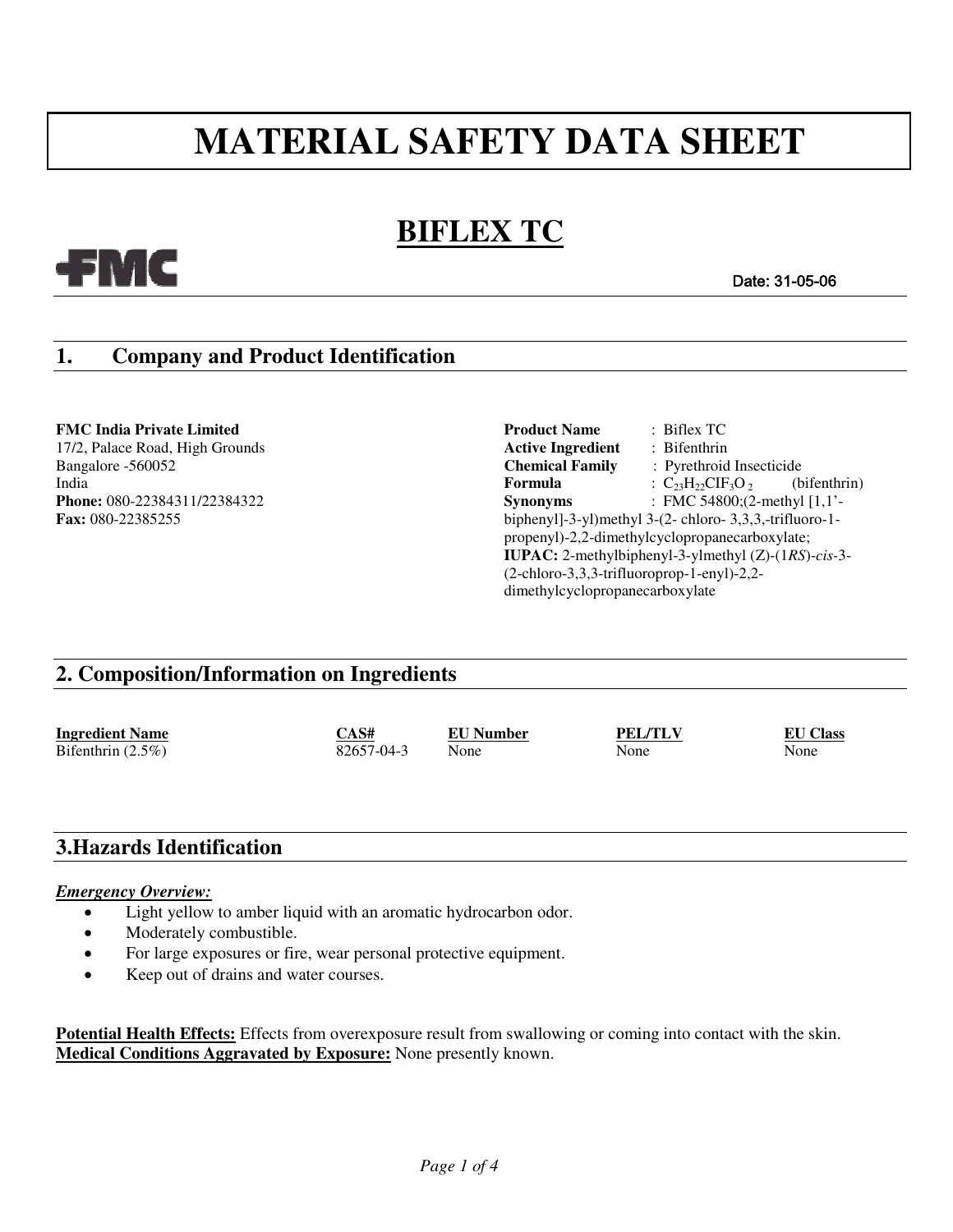### **4. First Aid Measures**

**Eyes** : Flush with water for at least 15 minutes. If irritation occurs and persists, obtain medical attention.

**Skin** : Wash with plenty of soap and water.

- **Inhalation** : Remove to fresh air. If breathing difficulty or discomfort occurs and persists, obtain medical attention.
- **Ingestion** : Rinse mouth with water. Dilute by giving 1 or 2 glasses of water. Do not induce vomiting. Never give anything by mouth to an unconscious person. See a medical doctor immediately.
- **Notes to Medical Doctor** : This product is expected to have low oral, dermal and inhalation toxicity. It is irritating to the eyes and minimally or non-irritating to the skin. This product contains aromatic hydrocarbons. Reversible skin sensations (paresthesia) may occur in some individuals and ordinary skin salves have been found useful in reducing discomfort. These skin sensations are reversible and usually subside after a few hours. Treatment is otherwise controlled removal of exposure followed by symptomatic and supportive care.

# **5. Fire Fighting Measures**

#### **Flash Point** : >49ºC (CC)

| <b>Extinguishing Media</b> : Foam, $CO2$ or dry chemical. Soft stream water fog only if necessary. Contain all runoff. |                                                                                                                                                                     |  |  |  |
|------------------------------------------------------------------------------------------------------------------------|---------------------------------------------------------------------------------------------------------------------------------------------------------------------|--|--|--|
| <b>Degree of Fire/Explosion Hazard</b>                                                                                 | : Moderately combustible. When heated above the flash point, this<br>material releases vapors which, when mixed with air, can burn or be<br>explosive.              |  |  |  |
| <b>Special Fire Fighting Procedures</b>                                                                                | : Isolate fire area. Evacuate downwind. Wear full protective clothing<br>and self-contained breathing apparatus. Do not breathe smoke, gases<br>or vapor generated. |  |  |  |
|                                                                                                                        | Hazardous Decomposition Products : Carbon monoxide, carbon dioxide, hydrogen fluoride, and hydrogen<br>chloride.                                                    |  |  |  |

### **6. Accidental Release Measures**

Isolate and post spill area. Wear protective clothing and personal protective equipment as prescribed in Section 8, "Exposure Controls/Personal Protection". Keep unprotected persons and animals out of the area.

Keep material out of streams and sewers. Dike to confine spill and absorb with a non-combustible absorbent such as clay, sand or soil. Vacuum, shovel or pump waste into a drum and label contents for disposal.

To clean and neutralize spill area, tools and equipment, wash with a suitable solution of caustic/soda ash and an appropriate alcohol (methanol, ethanol or isopropanol). Follow this by washing with a strong soap and water solution. Absorb, as above, any excess liquid and add to the drums of waste already collected. Repeat if necessary. Dispose of drummed waste according to the method outlined in section 13, "Disposal Considerations".

# **7. Handling and Storage**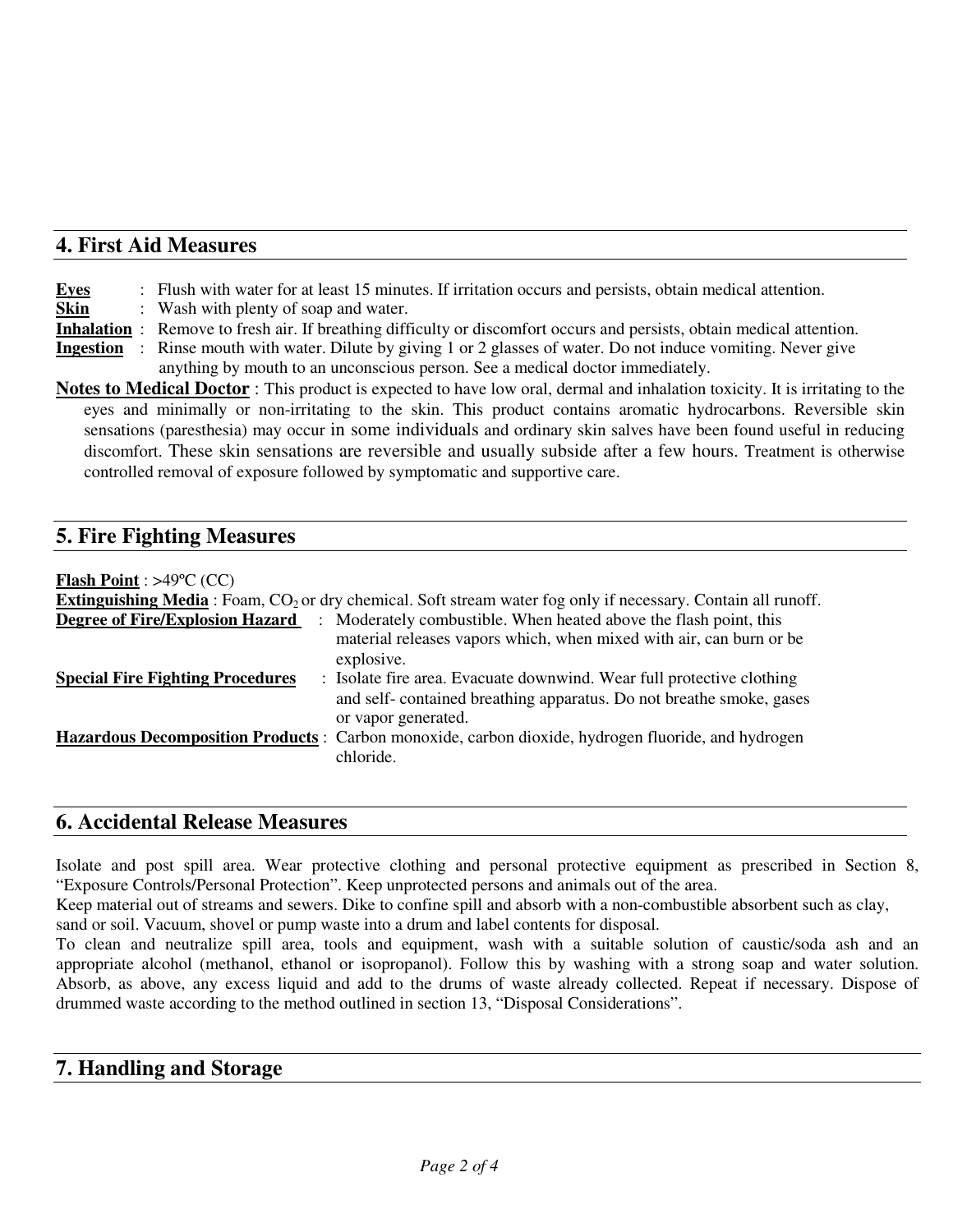Store in cool, dry, well-ventilated place. Store in original containers only. Keep out of reach of children and animals. Do not use or store near heat, open flame or hot surfaces. Do not contaminate other pesticides, fertilizers, water, food or feed by storage or disposal.

# **8. Exposure Controls/Personal Protection**

| <b>Ventilation</b>                                      | : Use local exhaust at all process locations where vapor or mist may be emitted. Ventilate all<br>transport vehicles prior to unloading.                                                                                                                                                                                                                                                                                   |  |
|---------------------------------------------------------|----------------------------------------------------------------------------------------------------------------------------------------------------------------------------------------------------------------------------------------------------------------------------------------------------------------------------------------------------------------------------------------------------------------------------|--|
| <b>Work Clothing</b>                                    | : Depending upon concentrations encountered, wear coveralls or long-sleeved uniform and<br>head covering. For larger exposures as in the case of spills, wear full body cover barrier suit,<br>such as rubber rain suit. Leather items – such as shoes, belts and watchbands – that become<br>contaminated should be removed and destroyed. Launder all work clothing before reuse<br>(separately from household laundry). |  |
| <b>Eye Protection</b><br><b>Respiratory protection:</b> | For splash, mist or spray exposure, wear chemical protective goggles or a face shield.<br>For splash, mist or spray exposure, wear a properly fitted hair-face or full-face air<br>purifying respirator which is approved for pesticides.                                                                                                                                                                                  |  |
| <b>Gloves</b>                                           | : Wear chemical protective gloves made of materials such as nitrile, neoprene or Viton® brand.<br>Thoroughly wash the outside of gloves with soap and water prior to removal. Inspect<br>regularly for leaks.                                                                                                                                                                                                              |  |
|                                                         | <b>Personal Hygiene:</b> Clean water should be available for washing in case of eye or skin contamination. Wash skin<br>prior to eating, drinking or using tobacco. Shower at the end of the workday.                                                                                                                                                                                                                      |  |

# **9. Physical/Chemical Properties**

| Appearance                           | : Light Yellow to Amber liquid                           |
|--------------------------------------|----------------------------------------------------------|
| <b>Odor</b>                          | : Aromatic hydrocarbon                                   |
|                                      | <b>Specific Gravity</b> : $0.87-0.89$ @ 25°C (water = I) |
| <b>Solubility (H2O)</b> : Emulsifies |                                                          |

**Molecular Weight** : 422.88 (bifenthrin) **Flash Point** :  $>49^{\circ}C$  (CC) **Weight per Volume** : 870-890 g/L

# **10. Stability and Reactivity**

**Stability** : Stable **Hazardous Polymerization** : Will not occur **Conditions/Materials to Avoid (Incompatibility)** : Excessive heat and fire.

#### **11. Toxicological Information**

**Oral**  $LD_{50}$  : 1657 mg/kg (rat) **Inhalation**  $LC_{50}$  : > 5.5 mg/L/4 hr (rat) **Dermal**  $LD_{50}$  :  $> 2,000$  mg/kg (rabbit)

**Carcinogenicity: IARC:** No **NTP :** No **Other** (OSHA): No